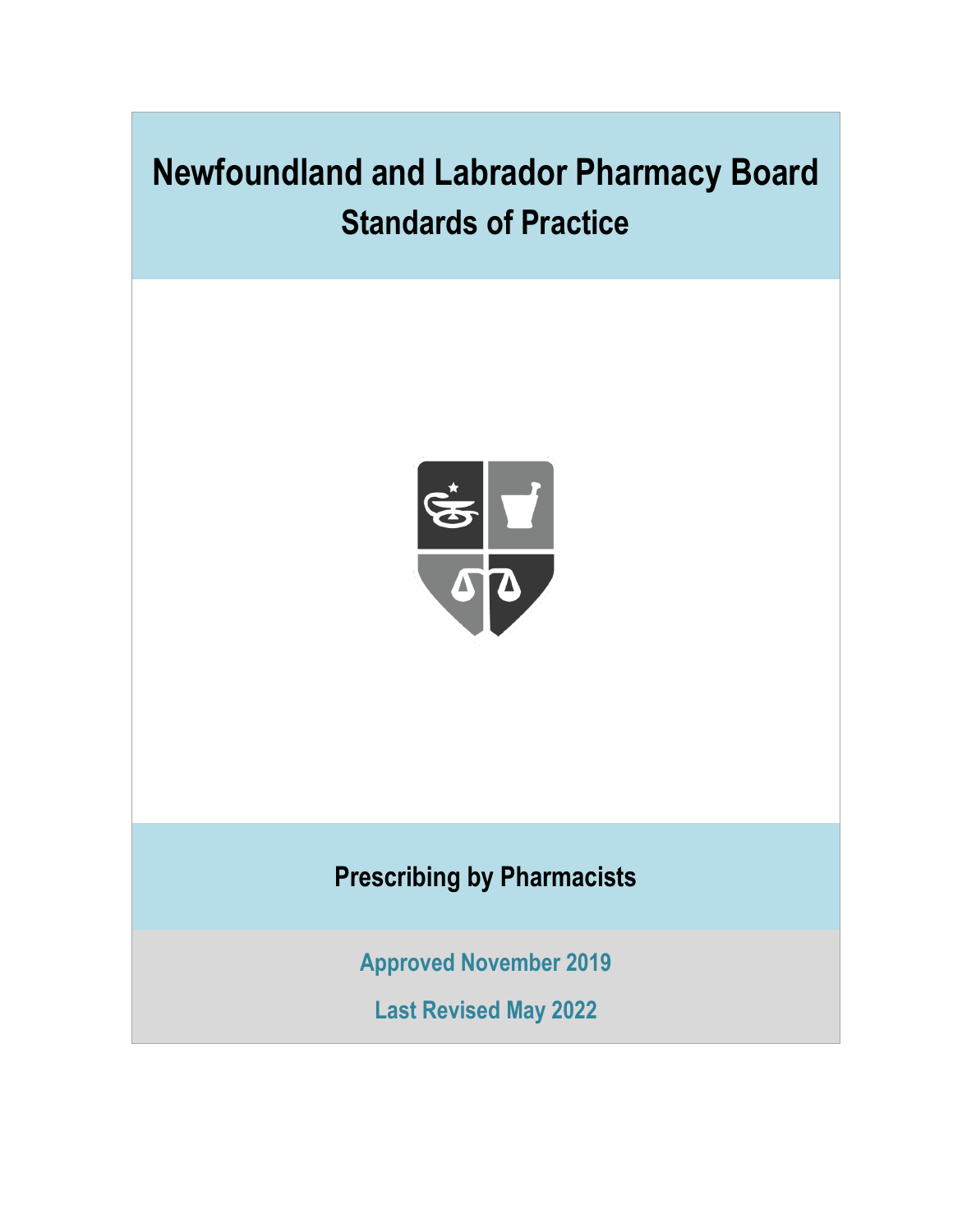# **Table of Contents**

| $\begin{minipage}[c]{0.9\linewidth} \textbf{1} \end{minipage} \begin{minipage}[c]{0.9\linewidth} \textbf{1} \end{minipage} \begin{minipage}[c]{0.9\linewidth} \textbf{2} \end{minipage} \begin{minipage}[c]{0.9\linewidth} \textbf{3} \end{minipage} \begin{minipage}[c]{0.9\linewidth} \textbf{4} \end{minipage} \begin{minipage}[c]{0.9\linewidth} \textbf{5} \end{minipage} \begin{minipage}[c]{0.9\linewidth} \textbf{6} \end{minipage} \begin{minipage}[c]{0.9\linewidth} \textbf{6} \end{$ |  |                                                                                     |  |
|--------------------------------------------------------------------------------------------------------------------------------------------------------------------------------------------------------------------------------------------------------------------------------------------------------------------------------------------------------------------------------------------------------------------------------------------------------------------------------------------------|--|-------------------------------------------------------------------------------------|--|
|                                                                                                                                                                                                                                                                                                                                                                                                                                                                                                  |  |                                                                                     |  |
|                                                                                                                                                                                                                                                                                                                                                                                                                                                                                                  |  |                                                                                     |  |
|                                                                                                                                                                                                                                                                                                                                                                                                                                                                                                  |  |                                                                                     |  |
|                                                                                                                                                                                                                                                                                                                                                                                                                                                                                                  |  |                                                                                     |  |
|                                                                                                                                                                                                                                                                                                                                                                                                                                                                                                  |  |                                                                                     |  |
|                                                                                                                                                                                                                                                                                                                                                                                                                                                                                                  |  |                                                                                     |  |
| 5.3                                                                                                                                                                                                                                                                                                                                                                                                                                                                                              |  |                                                                                     |  |
| 5.4                                                                                                                                                                                                                                                                                                                                                                                                                                                                                              |  |                                                                                     |  |
|                                                                                                                                                                                                                                                                                                                                                                                                                                                                                                  |  |                                                                                     |  |
|                                                                                                                                                                                                                                                                                                                                                                                                                                                                                                  |  |                                                                                     |  |
| 5.7                                                                                                                                                                                                                                                                                                                                                                                                                                                                                              |  |                                                                                     |  |
|                                                                                                                                                                                                                                                                                                                                                                                                                                                                                                  |  |                                                                                     |  |
|                                                                                                                                                                                                                                                                                                                                                                                                                                                                                                  |  | 5.2 Prescribing Schedule I, II, III or Unscheduled Drugs for a Preventable Disease7 |  |

# **Appendices**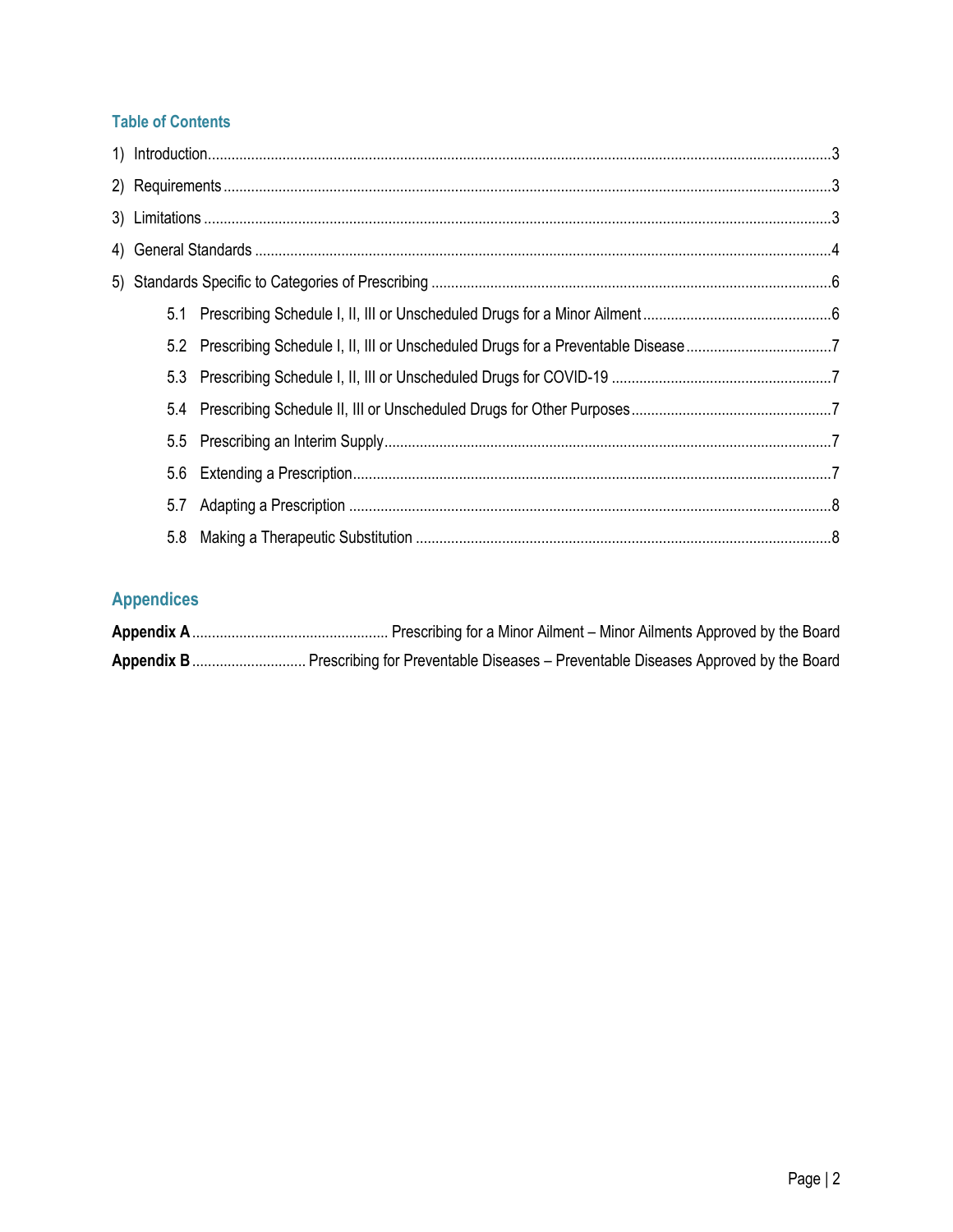# <span id="page-2-0"></span>**1) Introduction**

Standards of Practice are minimum standards that all registrants are expected to meet. Regardless of position or practice environment, when a registrant performs a specific role, they must perform it to the level specified in the Standards of Practice and meet all of the standards associated with that role. These Standards describe the minimum expectations for pharmacists involved in prescribing to patients and are intended to promote consistency in the provision of this service to the people of this province.

# <span id="page-2-1"></span>**2) Requirements**

- a) In order to receive authorization from the Board to prescribe, pharmacists must first:
	- i) apply to the Newfoundland and Labrador Pharmacy Board for authorization (using the appropriate application on the NLPB website); and
	- ii) demonstrate completion of the required orientation program, as approved by the Board.
- b) Applications will be reviewed and, if approved, authorization will be issued to the pharmacist. Once authorized, the pharmacist must:
	- i) maintain competence in areas related to prescribing. Professional development should be undertaken, as necessary, to develop and maintain knowledge and skills; and
	- ii) agree to prescribe only in accordance with the standards established by the Newfoundland and Labrador Pharmacy Board, and within the limits of their own competence.

### <span id="page-2-2"></span>**3) Limitations**

- a) In accordance with the Controlled Drugs and Substances Act and its associated regulations, a pharmacist may not prescribe Narcotics, Controlled Drugs or Targeted Substances, including benzodiazepines, except as authorized pursuant to Health Canada's [subsection 56\(1\) class exemption for patients, practitioners and](https://www.canada.ca/en/health-canada/services/health-concerns/controlled-substances-precursor-chemicals/policy-regulations/policy-documents/section-56-1-class-exemption-patients-pharmacists-practitioners-controlled-substances-covid-19-pandemic.html)  [pharmacists prescribing and providing controlled substances in Canada.](https://www.canada.ca/en/health-canada/services/health-concerns/controlled-substances-precursor-chemicals/policy-regulations/policy-documents/section-56-1-class-exemption-patients-pharmacists-practitioners-controlled-substances-covid-19-pandemic.html)
- b) A pharmacist may not prescribe a drug included on the list of drugs referenced in section 4.(1) of the Pharmaceutical Services Regulations – i.e. the "Drugs Required to be Written on Tamper Resistant Pads"<sup>1</sup> except as authorized pursuant to Health Canada's subsection 56(1) class exemption for patients, [practitioners and pharmacists prescribing and providing controlled substances in Canada.](https://www.canada.ca/en/health-canada/services/health-concerns/controlled-substances-precursor-chemicals/policy-regulations/policy-documents/section-56-1-class-exemption-patients-pharmacists-practitioners-controlled-substances-covid-19-pandemic.html)
- c) A pharmacist may not prescribe for an animal.
- d) A pharmacist may not prescribe for themselves.
- e) A pharmacist should not prescribe for a family member or someone of a "close personal or emotional relationship" unless there is no alternative. If a pharmacist prescribes in these circumstances, it should be appropriately documented.
- f) A pharmacist may not provide an interim supply, extend a prescription, make a therapeutic substitution, or adapt a prescription where the original prescription bears a specific indication otherwise.
- g) Pharmacists must limit their prescribing activities to those situations covered by these Standards of Practice.

<sup>1</sup> This list can be found at[: http://www.health.gov.nl.ca/health/prescription/hcp\\_tamperresistantdrugpad.html#sched1](http://www.health.gov.nl.ca/health/prescription/hcp_tamperresistantdrugpad.html#sched1)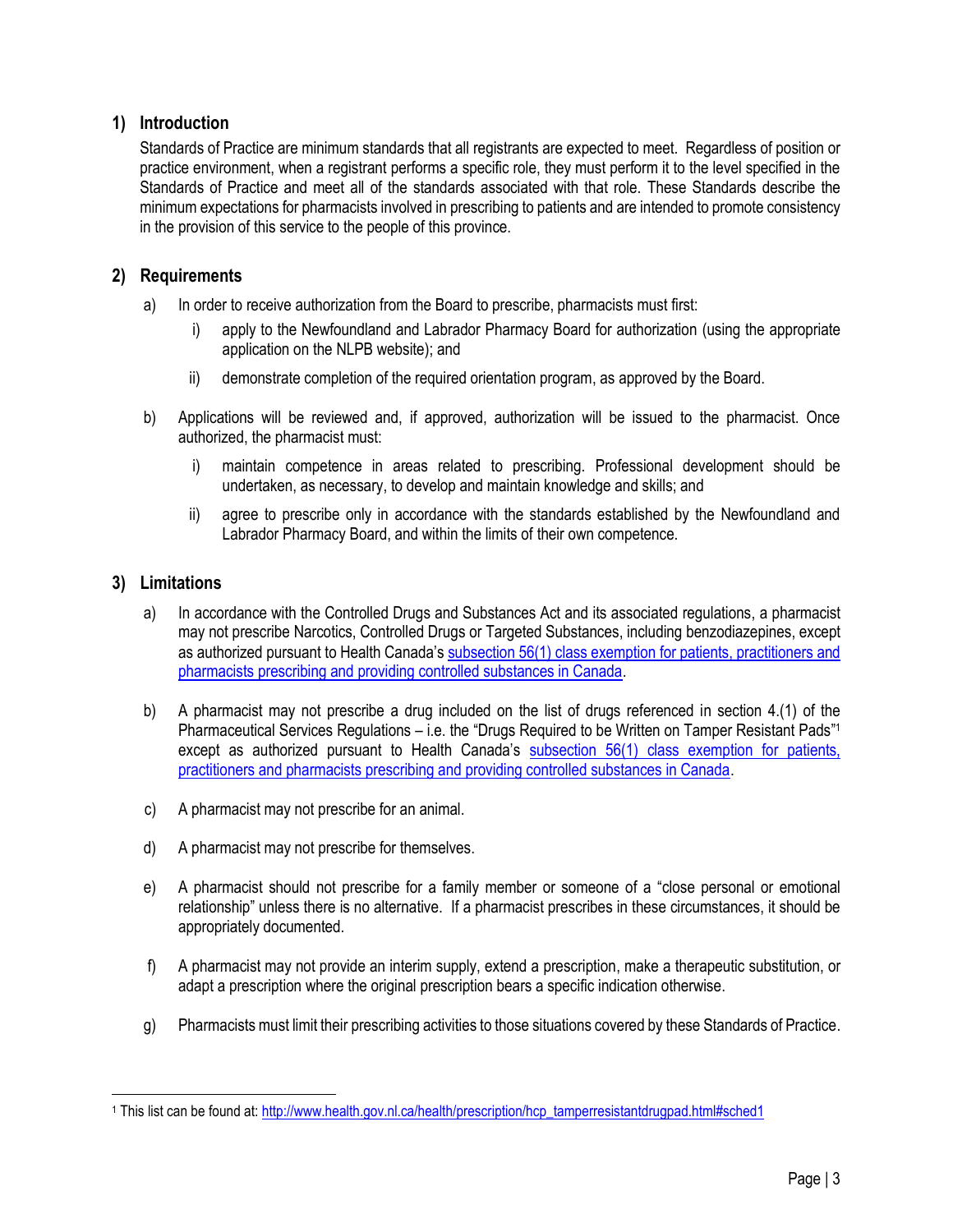# <span id="page-3-0"></span>**4) General Standards**

# **When prescribing to patients, the pharmacist must ensure the following minimum general practice standards are met:**

a) *Physical Layout*. The location where prescribing takes place must be clean, safe, and comfortably furnished for the patient and also take patient confidentiality into account.

### b) *Obtain Informed Consent from the Patient*.

- Informed consent should be obtained directly from the patient unless it is considered appropriate, and in the patient's best interests, to communicate with the patient's agent on his or her behalf.
- ii) The pharmacist must provide the patient or the patient's agent with sufficient information specific to the circumstances to allow him/her to make an informed decision regarding the pharmacist prescribing. This shall include but is not limited to:
	- condition being treated;
	- drug therapy being prescribed;
	- expected benefits and risks of the drug therapy;
	- expected reaction/response and timeframe;
	- common and rare side effects;
	- monitoring and/or follow-up; and
	- details of planned communications within the patient's circle of care, as appropriate.
- iii) To ensure understanding of the process and to ensure that suitable information has been provided, the pharmacist must provide the patient or his or her agent with an opportunity to ask questions and obtain responses about the pharmacist prescribing process.
- c) *Be sure they are practicing within their competence as well as the Code of Ethics.* 
	- i) Pharmacists must rely on their own professional judgement to determine whether or not the specific circumstances of each instance of prescribing are within their scope of practice, knowledge, skills, competencies, and experience.
	- ii) Pharmacists shall not prescribe under conditions that compromise their judgement or integrity, nor impose such conditions on other pharmacists.
	- iii) There is no obligation for a pharmacist to prescribe. A pharmacist shall not prescribe if they determine that there is insufficient information or added risks to the patient. In these cases, pharmacists should refer the patient to their primary health care provider or another appropriate health care professional.
	- iv) Prescribing decisions must be based on clinical suitability, cost-effectiveness and what is in the best interests of the patient. Prescribing decisions based on biased information or financial advantage may be regarded as constituting conduct deserving of sanction.
	- v) Where a pharmacist issues a prescription to a patient, he or she must advise the patient that they have the right to have the prescription filled at the pharmacy of their choosing. Refusing to prescribe to a patient who wishes to have the prescription filled elsewhere or refusing to fill a prescription issued by another pharmacist (unless there is a clinically sound rationale) may be regarded as constituting conduct deserving of sanction.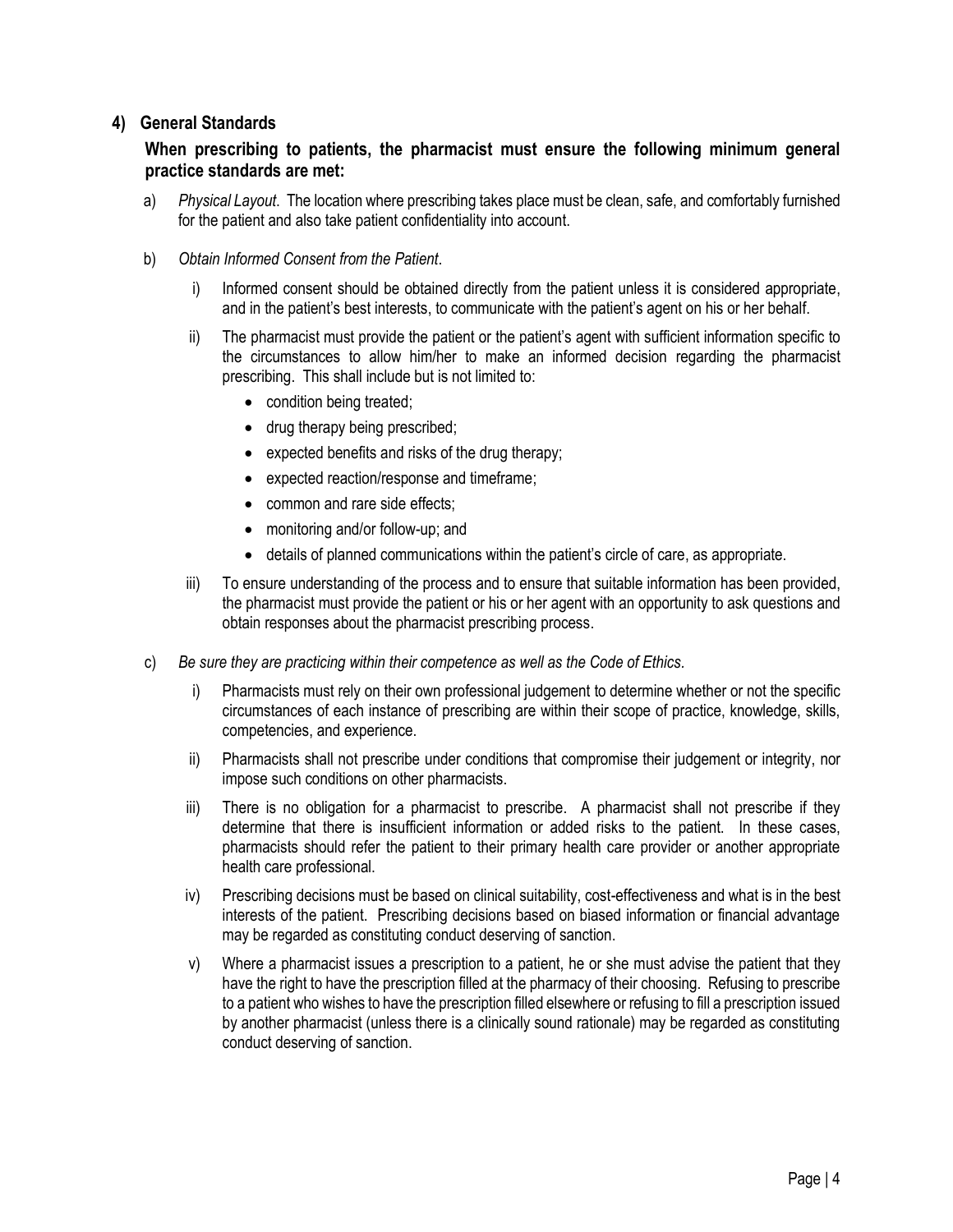- d) *Have appropriate knowledge and understanding* of the patient, the condition being treated, and the drug therapy being prescribed.
	- i) To ensure this understanding, the pharmacist must conduct and document a patient assessment appropriate to the circumstances, using a combination of patient interview, review of the patient's electronic health record, and other sources, as appropriate. This can include, but is not limited to, the patient's:
		- demographic information;
		- physical characteristics, condition, and measurements (e.g., height, weight, etc.);
		- presenting ailment/condition/disease/symptoms including any previous history and/or assessments, investigations, or treatments for the same;
		- relevant laboratory and/or diagnostic test results;
		- objective and subjective findings;
		- medical history, including immunization history;
		- current medical conditions, medications, non-medication therapies, use of health care products/devices and treatments;
		- allergies and intolerances:
		- pregnancy and lactation status;
		- risk factors; as well as
		- any other personal circumstances, practical needs, values, preferences, or other information relevant to the assessment.
	- ii) The pharmacist must be satisfied that the prescribed drug is for an intended use that reflects an indication approved by Health Canada or is widely accepted as best practice in Canada and supported by clinical evidence. The pharmacist should have access to current versions of:
		- *Compendium of Products for Minor Ailments* (CPMA) [\(http://www.pharmacists.ca/index.cfm/products-services/compendium-products-minor](http://www.pharmacists.ca/index.cfm/products-services/compendium-products-minor-ailments/)[ailments/\)](http://www.pharmacists.ca/index.cfm/products-services/compendium-products-minor-ailments/)
		- *Compendium of Therapeutics for Minor Ailments* (CTMA) [\(http://www.pharmacists.ca/index.cfm/products-services/compendium-therapeutics-minor](http://www.pharmacists.ca/index.cfm/products-services/compendium-therapeutics-minor-ailments/)[ailments/\)](http://www.pharmacists.ca/index.cfm/products-services/compendium-therapeutics-minor-ailments/)
- e) *Be reasonably satisfied that prescribing is appropriate* for the specific patient under the specific circumstances. It should be in the best interests of the patient and not put the patient at increased risk.
	- i) Pharmacists must rely on their own professional judgement when determining whether or not prescribing is appropriate in each circumstance as each situation, like each patient, is unique. In doing so, it may be helpful to consider the following questions:
		- If someone asks why I made this decision, can I provide a reasonable rationale for it?
		- Would another pharmacist make the same decision, given the same circumstances?
	- ii) As stated previously, there is no obligation for a pharmacist to prescribe. A pharmacist shall not prescribe if they determine that there is insufficient information or added risks to the patient. In these cases, pharmacists should refer the patient to their primary health care provider or another appropriate health care professional.

**NOTE:** This requirement is dealt with more specifically in sections 5.1 – 5.7.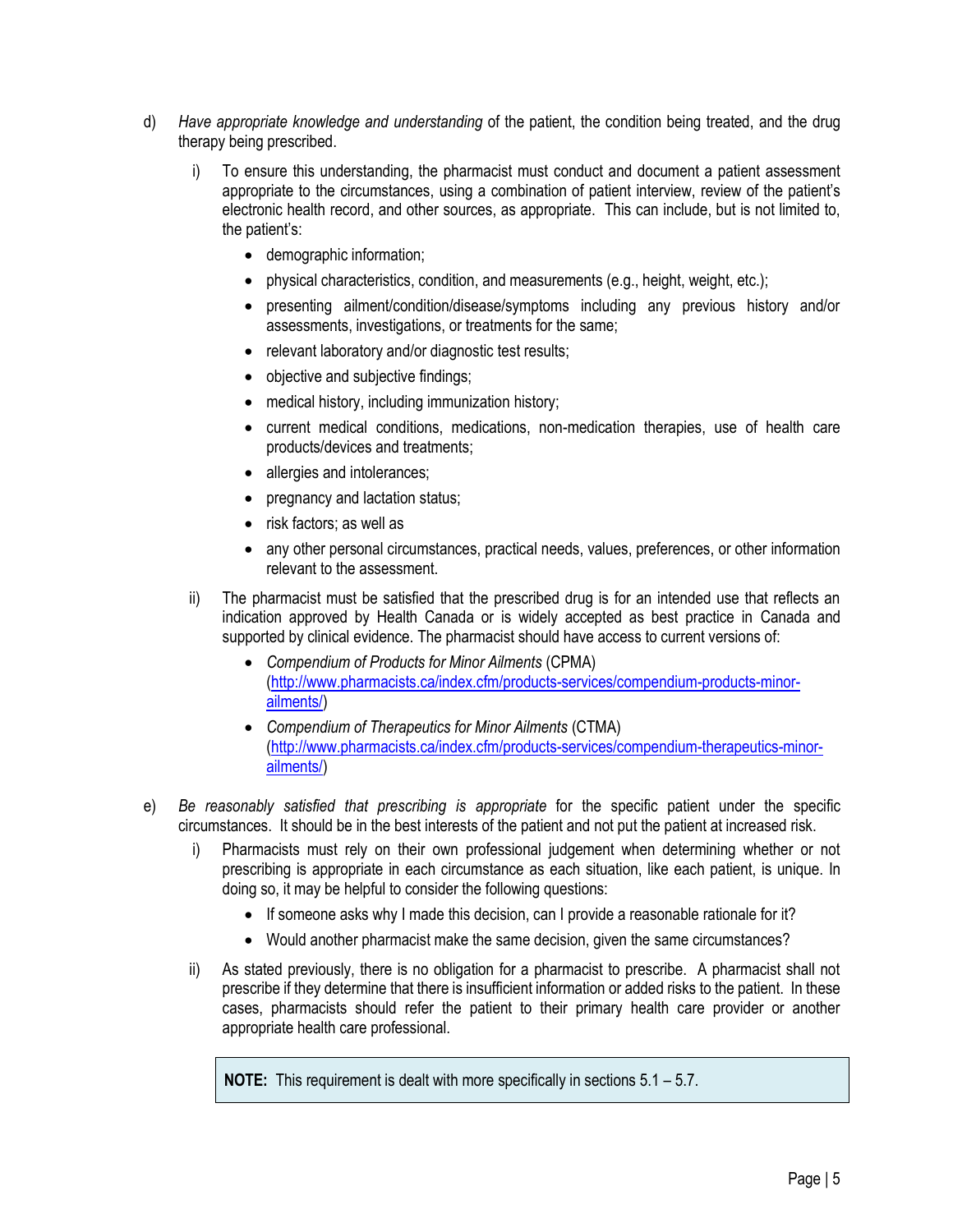- f) *Plan for follow-up.* Pharmacists must use professional judgement to create and document a follow-up plan appropriate to the circumstances and the patient's needs.
- g) *Document all instances of prescribing.* The method by which documentation is completed (e.g., electronic, or paper-based) is left up to the professional judgement of the prescribing pharmacist.
	- i) Documentation must be completed in such a way, and provide sufficient detail, so that others accessing the information will have a clear understanding of the prescribing activities, the pharmacist's rationale, and the related follow-up plan.
	- ii) Documentation should also take place in situations where a pharmacist has completed an assessment but made a determination to refer the patient to their primary health care provider or other appropriate health care professional, rather than prescribe.
	- iii) Effective documentation includes details related to:
		- the patient assessment (as described in Section 4.d) i));
		- the pharmacist's prescribing decision and rationale, including the details of what was prescribed, or the reasons why a decision was made to not prescribe;
		- instructions given to the patient; and
		- follow-up plans, or other information to allow for continuity of care, and the results of the followup, if applicable.
	- iv) Patients should also be provided with suitable documentation for their records or to share with other health professionals in their circle of care.
- h) *Communicate within the circle of care.* Sharing information related to prescribing activities enhances the opportunity for collaboration with other health care professionals in the patient's circle of care and supports the principles of patient safety and continuity of care.
	- i) Pharmacists are expected to communicate information about the prescription to the patient's primary health care provider and the original prescriber, if different. This notification may be achieved using:
		- the provincial electronic health record;
		- an appropriate regional health authority-approved patient care record (in hospital practice situations where it is not possible to document in the provincial electronic health record); or
		- another method determined in collaboration with the primary health care provider.
	- ii) Pharmacists should also use professional judgement to identify situations where it is appropriate to communicate with other health professionals within the patient's circle of care.

# <span id="page-5-0"></span>**5) Standards Specific to Categories of Prescribing**

# **In addition to the General Standards outlined in Section 4., the following standards specific to the individual categories of prescribing must also be met:**

### <span id="page-5-1"></span>5.1 Prescribing Schedule I, II, III or Unscheduled Drugs for a Minor Ailment

- a) *Appropriateness*. The pharmacist must be reasonably satisfied that:
	- i) the drug is being prescribed to treat a condition listed in Appendix A; and
	- ii) the prescription is in the best interests of the patient and will not put the patient at increased risk.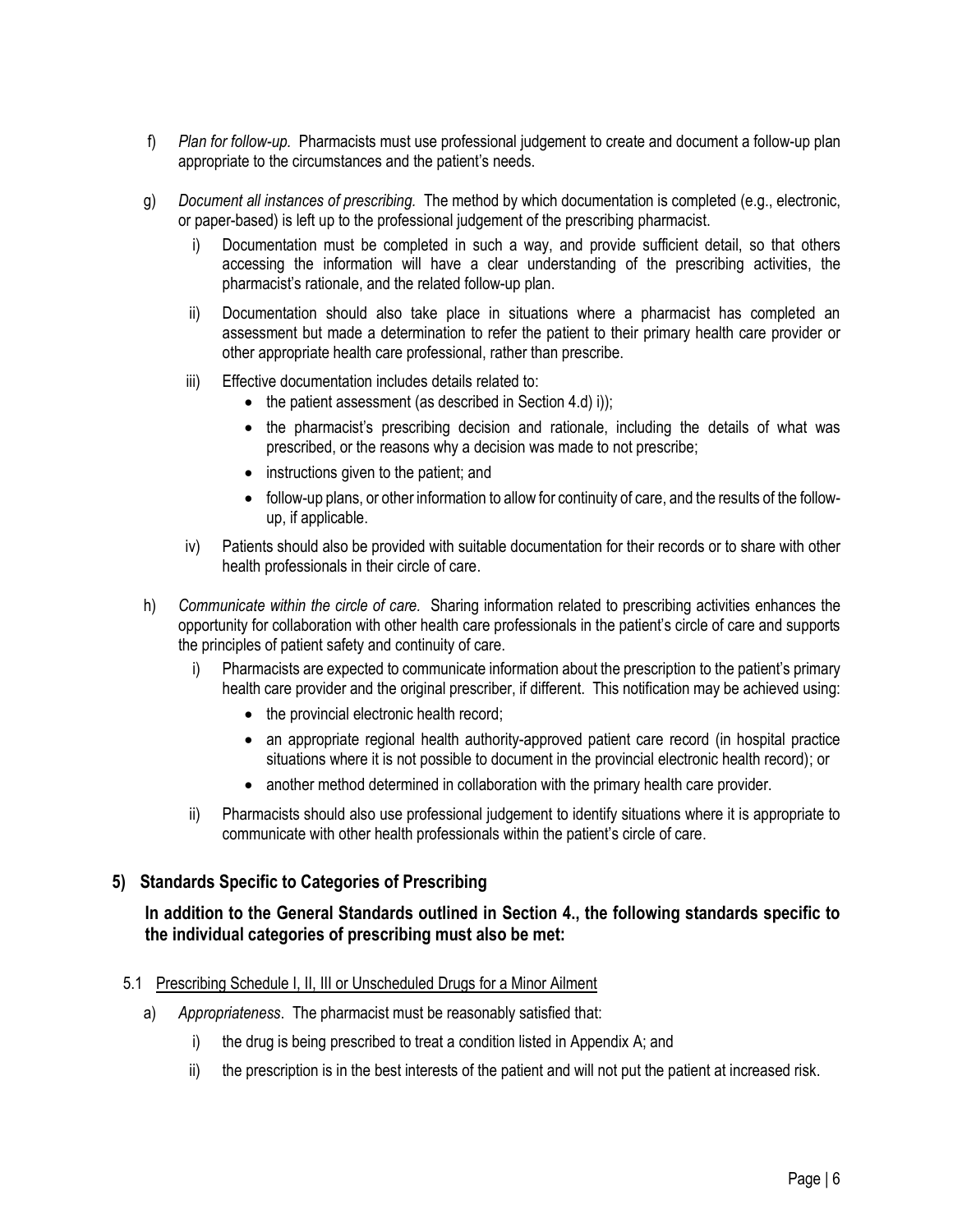### <span id="page-6-0"></span>5.2 Prescribing Schedule I, II, III or Unscheduled Drugs for a Preventable Disease

- a) *Appropriateness*. The pharmacist must be reasonably satisfied that:
	- i) the drug is being prescribed to prevent a disease listed in Appendix B; and
	- ii) the prescription is in the best interests of the patient and will not put the patient at increased risk. Consideration should be given to the patient's immunization history and information from the Public Health Agency of Canada. Patients should also be advised if the vaccine is available through the public health system as part of the provincial immunization schedules.

### <span id="page-6-1"></span>5.3 Prescribing Schedule I, II, III or Unscheduled Drugs for COVID-19

- b) *Appropriateness*. The pharmacist must be reasonably satisfied that:
	- i) the drug is being prescribed to prevent or treat COVID-19; and
	- ii) the prescription is in the best interests of the patient and will not put the patient at increased risk.

### <span id="page-6-2"></span>5.4 Prescribing Schedule II, III or Unscheduled Drugs for Other Purposes

- a) *Appropriateness*. The pharmacist must be reasonably satisfied that:
	- i) the prescription is in the best interests of the patient and will not put the patient at increased risk.

#### <span id="page-6-3"></span>5.5 Prescribing an Interim Supply

- a) *Quantity*. The interim supply should be for the minimum amount of drug required for the patient to visit their primary health care provider or their usual pharmacy.
- b) *Appropriateness.* The pharmacist must be reasonably satisfied that:
	- i) the patient has an established, stable, compliant history with the medication;
	- ii) the patient is unable to visit their primary health care provider or their usual pharmacy, or for a prescription transfer to be obtained in a timely manner;
	- iii) there is an immediate need for the medication; and
	- iv) the patient would not be better served by extending the prescription.

#### <span id="page-6-4"></span>5.6 Extending a Prescription

- a) *Quantity*. The amount of medication provided shall be determined by the pharmacist based on the circumstances of the particular patient but shall not exceed the amount previously filled or 90 days' supply, whichever is less.
- b) *Appropriateness.* The pharmacist must be reasonably satisfied that:
	- i) the patient has an established, stable, compliant history with the medication;
	- ii) the patient is unable to visit their primary health care provider in a timely manner;
	- iii) the prescription has not been previously extended; and
	- iv) there is a need for an amount of medication beyond an "Interim Supply".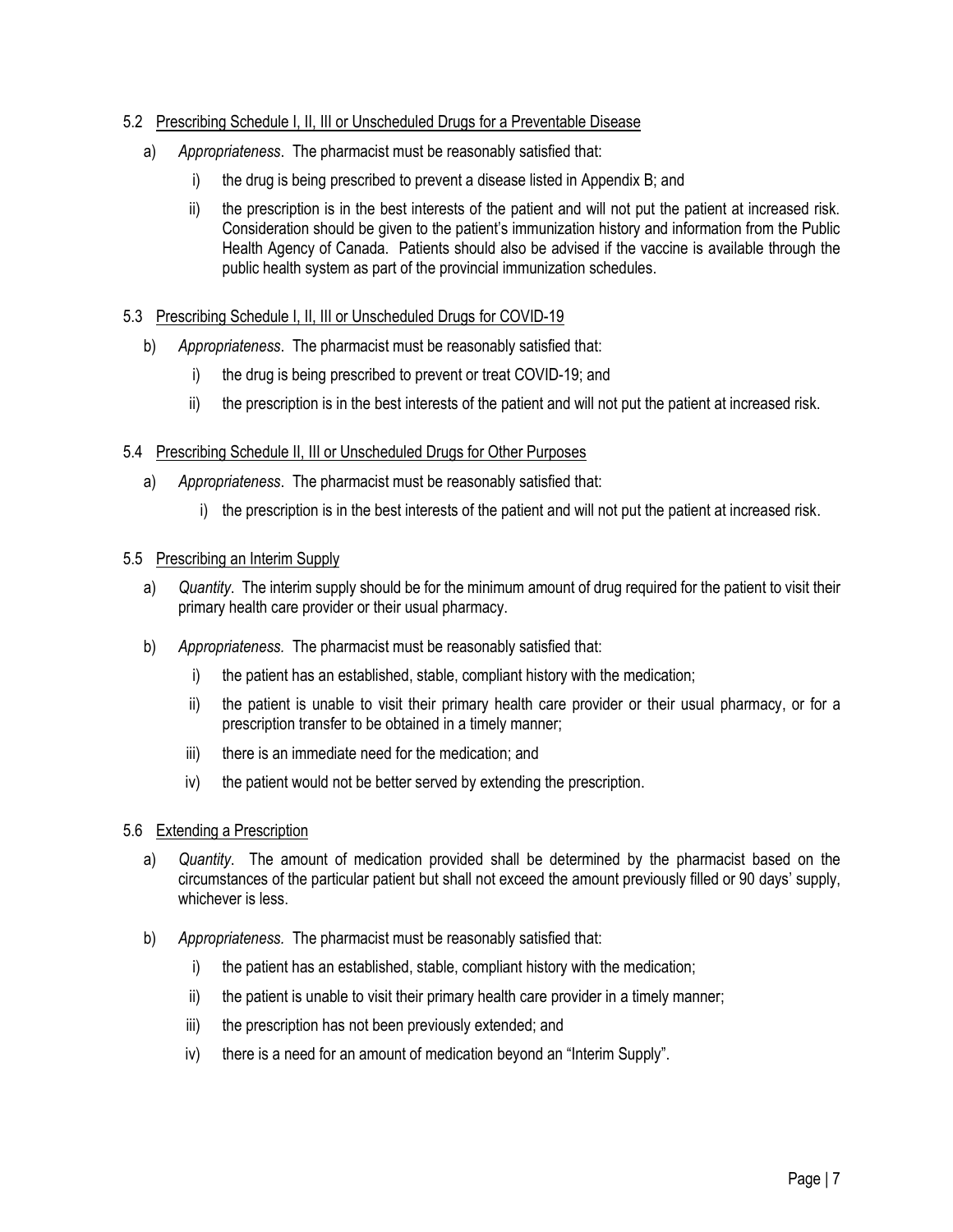### <span id="page-7-0"></span>5.7 Adapting a Prescription

- a) *Categories of Adaptation*. Pharmacists may adapt prescriptions to modify the brand, dose, duration, formulation, and/or regimen of the prescribed drug where:
	- i) the prescribed brand, dose or formulation are not commercially available;
	- ii) the dose, strength, formulation, regimen, or duration of therapy are missing from the prescription and sufficient information is available or can be obtained from the patient, patient record and/or other sources to support the adaptation;
	- iii) a patient-specific factor (such as age, weight, organ function, medical condition, adverse drug reaction, concomitant medication) requires that the dose be adjusted;
	- iv) an adjustment in the formulation or regimen will enhance the patient's adherence or response to the medication; or
	- v) the adaptation will otherwise benefit the patient's individual needs and circumstances.
- b) *Appropriateness*. The pharmacist must be reasonably satisfied that:
	- i) the adapted prescription will maintain or enhance the medication's effectiveness and/or improve adherence; and
	- ii) the adaptation is in the best interests of the patient and will not put the patient at increased risk.

### <span id="page-7-1"></span>5.8 Making a Therapeutic Substitution

- a) *Appropriateness*. The pharmacist must be reasonably satisfied that:
	- i) the substituted drug will have a similar therapeutic effect as the prescribed drug; and
	- ii) the substitution is in the best interests of the patient and will not put the patient at increased risk.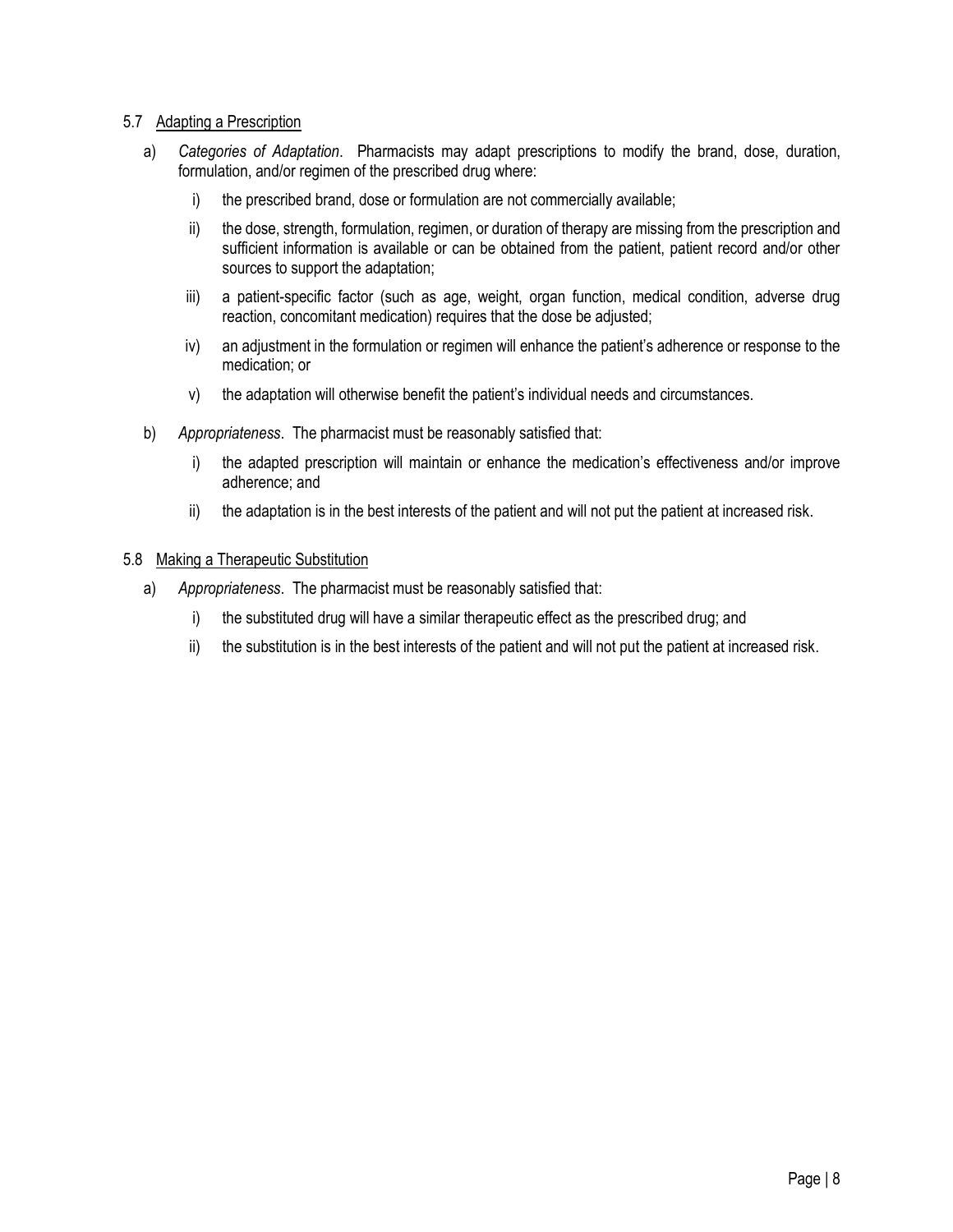# **Appendix A Prescribing for a Minor Ailment – Minor Ailments Approved by the Board**

Pharmacists may prescribe for the following ailments:

- Acne, mild
- Allergic Rhinitis
- Aphthous Ulcers
- Atopic Dermatitis, mild-moderate
- Callouses and Corns
- Cold Sores
- Contact Dermatitis
- Dandruff and Seborrhea
- Diarrhea (non-infectious)
- Dry Eye
- Dysmenorrhea
- Dyspepsia
- Emergency Contraception
- Fungal Skin Infections (including Athlete's Foot)
- Gastroesophageal Reflux Disease
- Headache, mild
- Hemorrhoids
- Impetigo
- Insomnia, mild
- Joint Pain, mild
- Musculoskeletal Pain, mild
- Nausea and Vomiting
- Oral Candidiasis
- Pinworms
- Smoking Cessation
- Upper Respiratory Conditions, mild (cough, nasal congestion, sore throat)
- Urticaria, mild (including bites and stings)
- Vaginal Candidiasis
- Viral Skin Infections (common and flat warts)